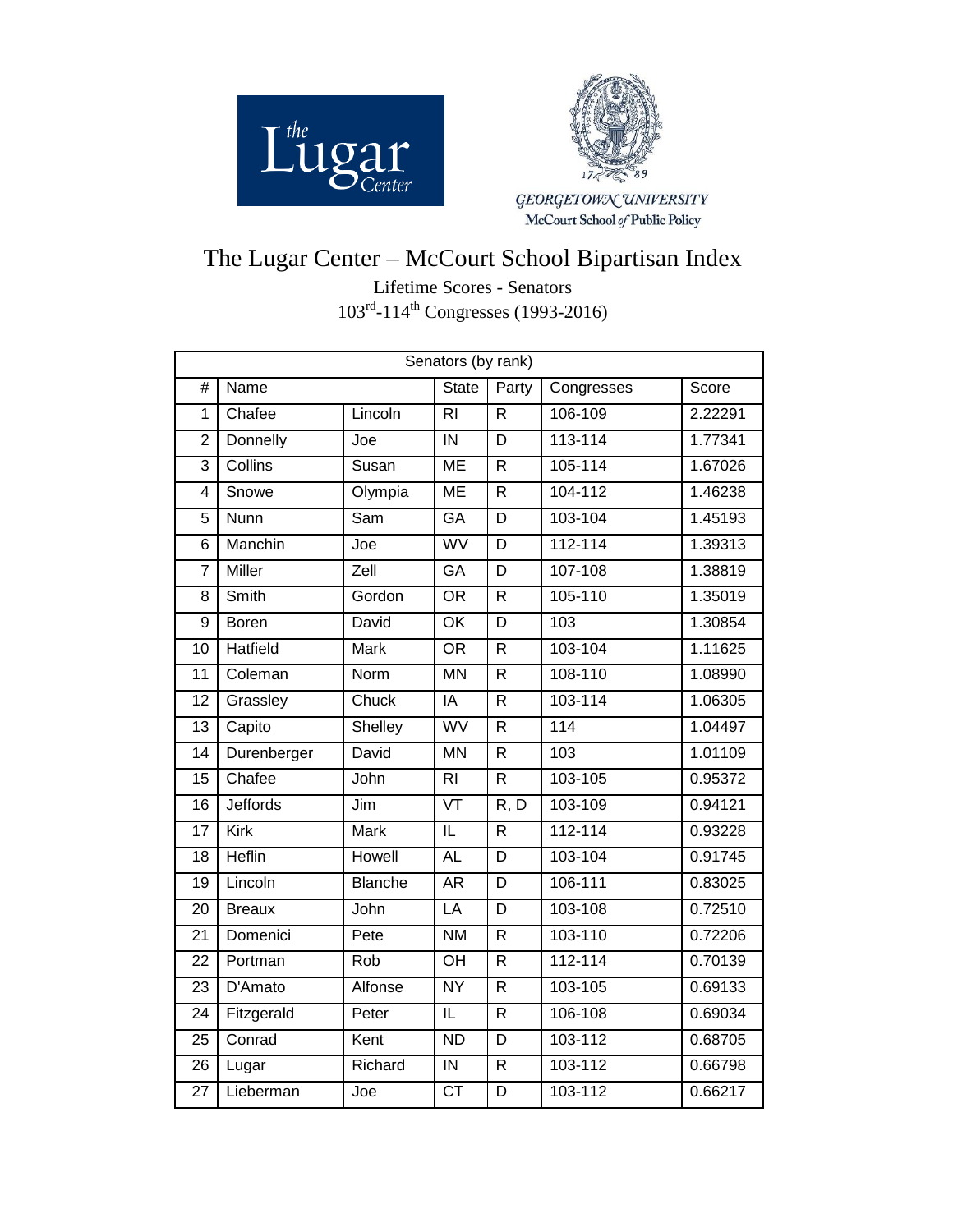| 28 | <b>Blunt</b>  | Roy          | <b>MO</b>              | R            | 112-114     | 0.66156 |
|----|---------------|--------------|------------------------|--------------|-------------|---------|
| 29 | Packwood      | Bob          | <b>OR</b>              | $\mathsf{R}$ | 103         | 0.64076 |
| 30 | <b>Baucus</b> | Max          | <b>MT</b>              | D            | 103-113     | 0.61939 |
| 31 | Hollings      | Ernest       | $\overline{SC}$        | D            | 103-108     | 0.61635 |
| 32 | <b>DeWine</b> | Mike         | OH                     | $\mathsf{R}$ | 104-109     | 0.61463 |
| 33 | Bingaman      | Jeff         | <b>NM</b>              | D            | 103-112     | 0.58712 |
| 34 | Murkowski     | Lisa         | AK                     | $\mathsf{R}$ | 108-113     | 0.55962 |
| 35 | Hagel         | Chuck        | <b>NE</b>              | $\mathsf{R}$ | 105-110     | 0.55148 |
| 36 | Voinovich     | George       | OH                     | $\mathsf{R}$ | 106-111     | 0.54316 |
| 37 | Cleland       | <b>Max</b>   | GA                     | D            | 105-107     | 0.53612 |
| 38 | Graham        | Bob          | FL                     | D            | 103-108     | 0.53072 |
| 39 | Robb          | Chuck        | VA                     | D            | 103-106     | 0.53004 |
| 40 | <b>Biden</b>  | Joe          | DE                     | D            | 103-110     | 0.52744 |
| 41 | Ensign        | John         | $\overline{\text{NV}}$ | $\mathsf{R}$ | $107 - 111$ | 0.50705 |
| 42 | Nelson        | Ben          | <b>NE</b>              | D            | 107-112     | 0.49789 |
| 43 | Warner        | John         | VA                     | $\mathsf{R}$ | 103-110     | 0.49028 |
| 44 | Pryor         | David        | AR                     | D            | 103-104     | 0.48734 |
| 45 | <b>Brown</b>  | <b>Scott</b> | <b>MA</b>              | $\mathsf{R}$ | 111-112     | 0.48438 |
| 46 | Specter       | Arlen        | PA                     | R, D         | 103-111     | 0.46279 |
| 47 | King          | Angus        | ME                     | D            | 113-114     | 0.46112 |
| 48 | Hoeven        | John         | <b>ND</b>              | $\mathsf{R}$ | 112-114     | 0.46068 |
| 49 | Ayotte        | Kelly        | <b>NH</b>              | $\mathsf{R}$ | 112-114     | 0.45810 |
| 50 | Heitkamp      | Heidi        | <b>ND</b>              | D            | $113 - 114$ | 0.44354 |
| 51 | Daschle       | Tom          | <b>SD</b>              | D            | 103         | 0.44304 |
| 52 | Reid          | Harry        | <b>NV</b>              | D            | 103-108     | 0.43904 |
| 53 | Campbell      | Ben          | CO                     | D, R         | 103-108     | 0.42374 |
| 54 | Kerrey        | Bob          | <b>NE</b>              | D            | 103-106     | 0.41883 |
| 55 | Hatch         | Orrin        | UT                     | $\mathsf{R}$ | 103-114     | 0.41557 |
| 56 | Sununu        | John         | <b>NH</b>              | $\mathsf{R}$ | 108-110     | 0.41218 |
| 57 | Heller        | Dean         | <b>NV</b>              | R            | 112-114     | 0.40101 |
| 58 | Ford          | Wendell      | KY                     | D            | 103-105     | 0.38877 |
| 59 | Salazar       | Ken          | CO                     | D            | 109-110     | 0.38821 |
| 60 | Boozman       | John         | AR                     | $\mathsf{R}$ | 112-114     | 0.36719 |
| 61 | Landrieu      | Mary         | LA                     | D            | $105 - 113$ | 0.35769 |
| 62 | Cochran       | Thad         | <b>MS</b>              | $\mathsf{R}$ | 103-114     | 0.35353 |
| 63 | Moynihan      | Pat          | <b>NY</b>              | D            | 103-106     | 0.35040 |
| 64 | Dorgan        | <b>Byron</b> | <b>ND</b>              | D            | 103-111     | 0.34991 |
| 65 | McCaskill     | Claire       | <b>MO</b>              | D            | 110-114     | 0.33503 |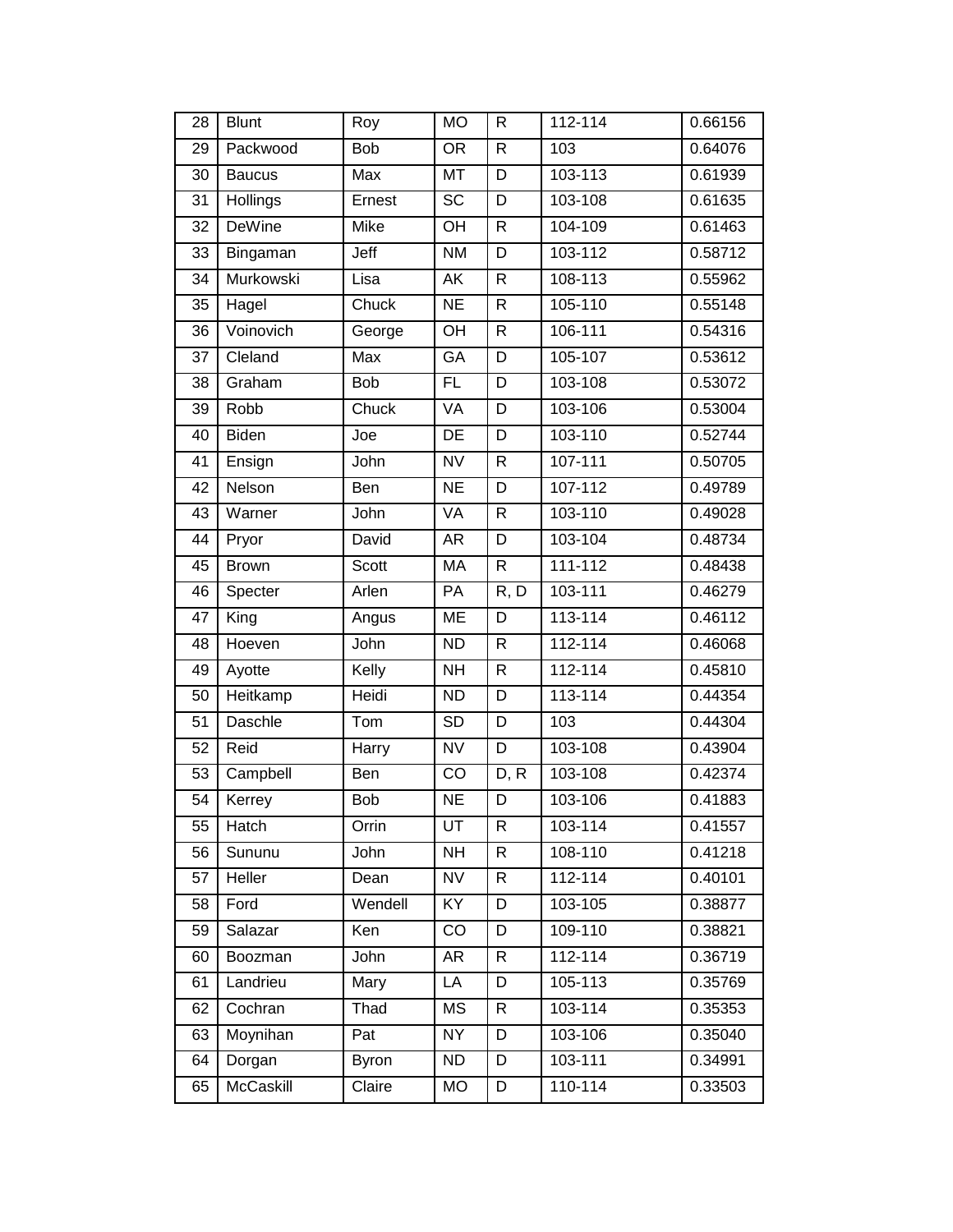| 66  | Bayh             | Evan           | IN              | D            | 106-111     | 0.33461 |
|-----|------------------|----------------|-----------------|--------------|-------------|---------|
| 67  | Cohen            | Bill           | ME              | R            | 103-104     | 0.32648 |
| 68  | Moran            | Jerry          | <b>KS</b>       | $\mathsf{R}$ | 112-114     | 0.32195 |
| 69  | Carnahan         | Jean           | <b>MO</b>       | D            | 107         | 0.32008 |
| 70  | Johnson          | Tim            | <b>SD</b>       | D            | 105-113     | 0.29494 |
| 71  | LeMieux          | George         | FL.             | R            | 111         | 0.29253 |
| 72  | Ernst            | Joni           | $\overline{A}$  | $\mathsf{R}$ | 114         | 0.29008 |
| 73  | Warner           | Mark           | VA              | D            | $111 - 114$ | 0.28920 |
| 74  | <b>Bryan</b>     | Richard        | <b>NV</b>       | D            | 103-106     | 0.28695 |
| 75  | McCain           | John           | AZ              | $\mathsf{R}$ | 103-114     | 0.28626 |
| 76  | Peters           | Gary           | MI              | D            | 114         | 0.26466 |
| 77  | Danforth         | John           | <b>MO</b>       | $\mathsf{R}$ | 103         | 0.26445 |
| 78  | DeConcini        | Dennis         | <b>AZ</b>       | D            | 103         | 0.25738 |
| 79  | Carper           | Tom            | DE              | D            | 107-114     | 0.25324 |
| 80  | Wyden            | Ron            | <b>OR</b>       | D            | 104-114     | 0.24544 |
| 81  | Kassebaum        | Nancy          | <b>KS</b>       | $\mathsf{R}$ | 103-104     | 0.24438 |
| 82  | Frist            | Bill           | <b>TN</b>       | $\mathsf{R}$ | 104-107     | 0.22582 |
| 83  | <b>Bond</b>      | Kit            | <b>MO</b>       | $\mathsf{R}$ | 103-111     | 0.22570 |
| 84  | Klobuchar        | Amy            | <b>MN</b>       | D            | 110-114     | 0.21513 |
| 85  | Leahy            | Patrick        | VT              | D            | 103-114     | 0.20132 |
| 86  | Gardner          | Cory           | CO              | $\mathsf{R}$ | 114         | 0.19754 |
| 87  | Tillis           | Thom           | <b>NC</b>       | $\mathsf{R}$ | 114         | 0.19188 |
| 88  | Nelson           | Bill           | FL.             | D            | 107-114     | 0.17605 |
| 89  | Pryor            | Mark           | AR              | D            | 108-113     | 0.17301 |
| 90  | Glenn            | John           | OH              | D            | 103-105     | 0.16664 |
| 91  | Sarbanes         | Paul           | <b>MD</b>       | D            | 103-109     | 0.16354 |
| 92  | Mack             | Connie         | <b>FL</b>       | $\mathsf{R}$ | 103-106     | 0.13867 |
| 93  | Thune            | John           | $\overline{SD}$ | $\mathsf{R}$ | 109-114     | 0.13318 |
| 94  | Shaheen          | Jeanne         | <b>NH</b>       | D            | $111 - 114$ | 0.11996 |
| 95  | Coons            | Chris          | DE              | D            | 112-114     | 0.11675 |
| 96  | Martinez         | Mel            | FL.             | R            | 109-110     | 0.11340 |
| 97  | <b>Brownback</b> | Sam            | KS              | R            | 105-111     | 0.10474 |
| 98  | Kohl             | Herb           | WI              | D            | 103-112     | 0.08867 |
| 99  | Alexander        | Lamar          | <b>TN</b>       | R            | 108-114     | 0.08150 |
| 100 | Corker           | Bob            | <b>TN</b>       | R            | 110-114     | 0.07904 |
| 101 | Moseley Braun    | Carol          | IL              | D            | 103-105     | 0.06589 |
| 102 | Johnston         | <b>Bennett</b> | LA              | D            | 103-104     | 0.06507 |
| 103 | Gregg            | Judd           | <b>NH</b>       | R.           | 103-111     | 0.04960 |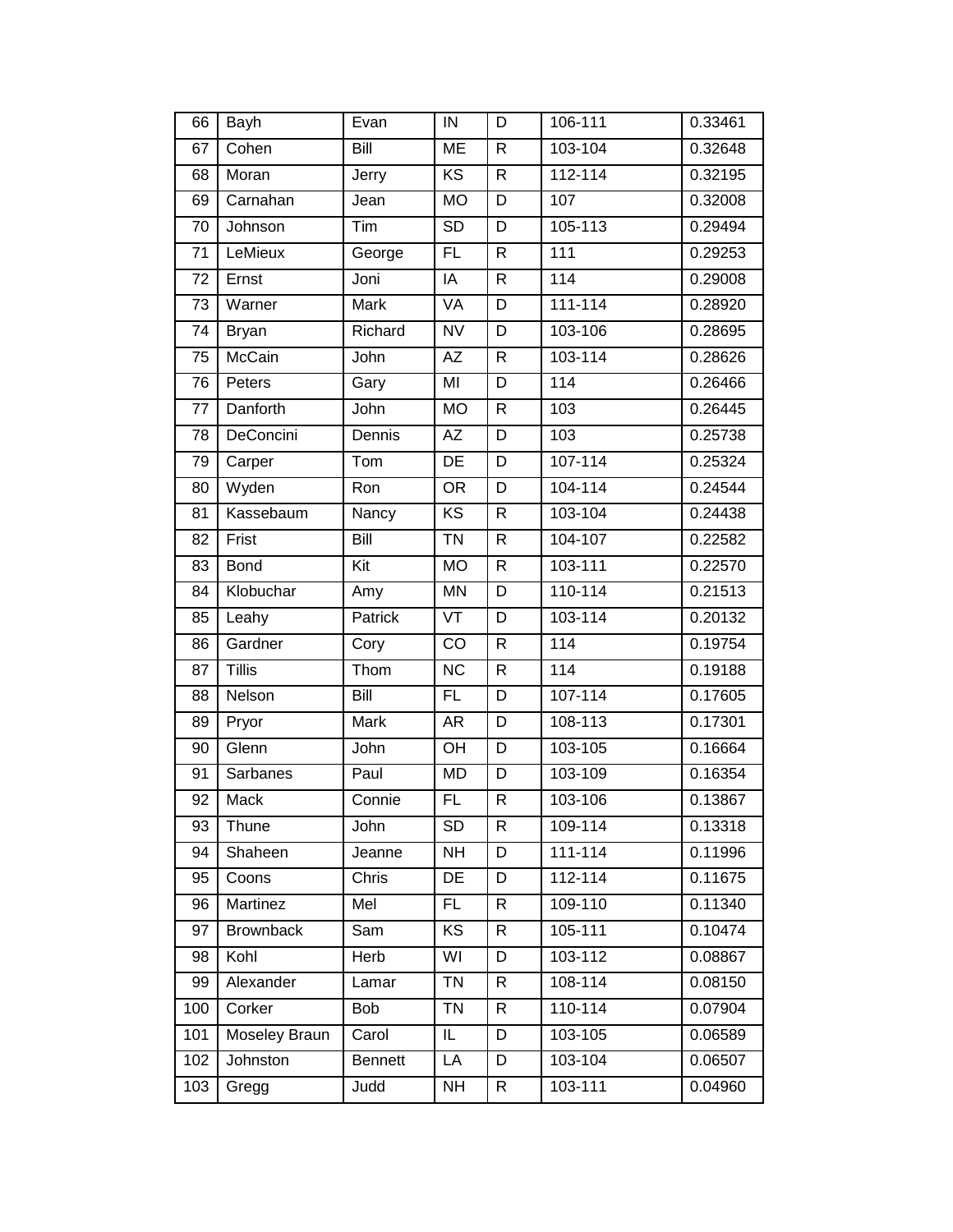| 104               | <b>Stevens</b> | Ted         | AK                     | R              | 103-110          | 0.03537    |
|-------------------|----------------|-------------|------------------------|----------------|------------------|------------|
| 105               | Allen          | George      | <b>VA</b>              | $\overline{R}$ | 107-109          | 0.02494    |
| 106               | Hutchison      | Kay         | <b>TX</b>              | $\mathsf{R}$   | 103-112          | 0.02211    |
| 107               | Begich         | Mark        | AK                     | $\mathsf{R}$   | 111-113          | 0.01909    |
| 108               | Edwards        | John        | <b>NC</b>              | D              | 106-108          | 0.01784    |
| 109               | Webb           | Jim         | VA                     | D              | 110-112          | 0.01021    |
| 110               | Crapo          | <b>Mike</b> | ID                     | $\mathsf{R}$   | 106-114          | 0.00587    |
| 111               | Roth           | Bill        | DE                     | $\mathsf{R}$   | 103-106          | 0.00426    |
| 112               | Gorton         | Slade       | <b>WA</b>              | $\mathsf{R}$   | 103-106          | 0.00177    |
| 113               | Graham         | Lindsey     | $\overline{SC}$        | $\mathsf{R}$   | 108-114          | $-0.00375$ |
| 114               | Torricelli     | Robert      | $\overline{\text{NJ}}$ | D              | 105-107          | $-0.01095$ |
| 115               | Harkin         | Tom         | IA                     | D              | 103-113          | $-0.02277$ |
| 116               | <b>Burns</b>   | Conrad      | <b>MT</b>              | $\mathsf{R}$   | 103-109          | $-0.02313$ |
| $\frac{117}{117}$ | Kaine          | Tim         | <b>VA</b>              | D              | 113-114          | $-0.02700$ |
| 118               | Dodd           | Chris       | <b>CT</b>              | D              | 103-111          | $-0.03043$ |
| 119               | Pressler       | Larry       | $\overline{SD}$        | $\mathsf{R}$   | 103-104          | $-0.04695$ |
| 120               | Abraham        | Spencer     | MI                     | $\mathsf{R}$   | 104-106          | $-0.04904$ |
| 121               | Feinstein      | Dianne      | CA                     | D              | 103-114          | $-0.05013$ |
| 122               | Dole           | Elizabeth   | $\overline{\text{NC}}$ | $\mathsf{R}$   | 108-110          | $-0.05454$ |
| 123               | Tester         | Jon         | MT                     | D              | 110-114          | $-0.06152$ |
| 124               | Reed           | Jack        | RI.                    | D              | 105-114          | $-0.06313$ |
| 125               | Rockefeller    | Jay         | <b>WV</b>              | D              | 103-113          | $-0.06906$ |
| 126               | Kennedy        | Ted         | MA                     | D              | 103-110          | $-0.07247$ |
| 127               | <b>Burr</b>    | Richard     | <b>NC</b>              | $\mathsf{R}$   | 109-114          | $-0.07686$ |
| 128               | Isakson        | Johnny      | GA                     | $\mathsf{R}$   | 109-114          | $-0.08128$ |
| 129               | Simon          | Paul        | IL                     | D              | 103-104          | $-0.08173$ |
| 130               | Lott           | Trent       | <b>MS</b>              | $\mathsf{R}$   | 103-104, 108-110 | $-0.09762$ |
| 131               | Daines         | Steve       | MT                     | $\mathsf{R}$   | 114              | $-0.10441$ |
| 132               | Cardin         | Ben         | <b>MD</b>              | D              | 110-114          | $-0.10718$ |
| 133               | Enzi           | Mike        | WY                     | R              | 105-114          | $-0.10753$ |
| 134               | <b>Bumpers</b> | Dale        | AR                     | D              | 103-105          | $-0.11491$ |
| 135               | Craig          | Larry       | ID                     | $\mathsf{R}$   | 103-110          | $-0.11723$ |
| 136               | Exon           | Jim         | <b>NE</b>              | D              | 103-104          | $-0.15186$ |
| 137               | Toomey         | Pat         | PA                     | $\mathsf{R}$   | 112-114          | $-0.15391$ |
|                   |                |             |                        |                |                  |            |
| 138               | McConnell      | Mitch       | KY                     | R              | 103-109          | $-0.15845$ |
| 139               | Cantwell       | Maria       | WA                     | D              | 107-114          | $-0.17492$ |
| 140               | Sullivan       | Dan         | AK                     | $\mathsf{R}$   | 114              | $-0.18569$ |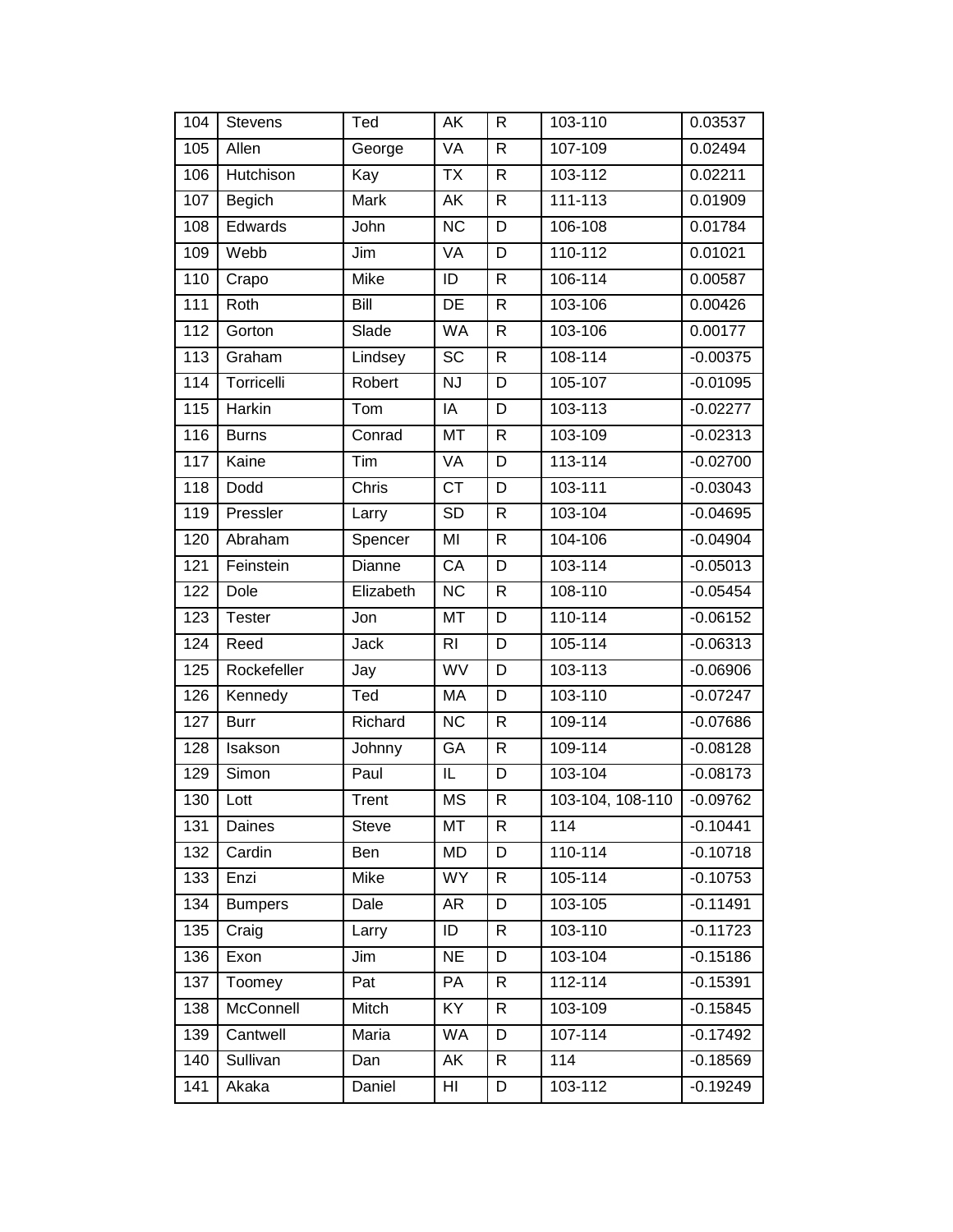| 142 | Kerry          | John          | MA              | D            | 103-112      | $-0.19786$ |
|-----|----------------|---------------|-----------------|--------------|--------------|------------|
| 143 | Levin          | Carl          | MI              | D            | 103-113      | $-0.19831$ |
| 144 | Roberts        | Pat           | <b>KS</b>       | $\mathsf{R}$ | 105-114      | $-0.19987$ |
| 145 | Inouye         | Daniel        | HI              | D            | 103-112      | $-0.20799$ |
| 146 | Johanns        | Mike          | <b>NE</b>       | $\mathsf{R}$ | 111-113      | $-0.21302$ |
| 147 | Bennet         | Michael       | CO              | D            | 111-114      | $-0.21313$ |
| 148 | Mikulski       | Barbara       | <b>MD</b>       | D            | 103-114      | $-0.21526$ |
| 149 | Metzenbaum     | Howard        | OH              | D            | 103          | $-0.21874$ |
| 150 | Durbin         | <b>Dick</b>   | IL              | D            | 105-114      | $-0.24125$ |
| 151 | Rubio          | Marco         | FL              | $\mathsf{R}$ | $112 - 114$  | $-0.24253$ |
| 152 | <b>Bunning</b> | Jim           | $\overline{KY}$ | $\mathsf{R}$ | 106-111      | $-0.24426$ |
| 153 | Stabenow       | Debbie        | MI              | D            | 107-114      | $-0.24672$ |
| 154 | Santorum       | <b>Rick</b>   | PA              | $\mathsf{R}$ | 104-109      | $-0.27343$ |
| 155 | Wicker         | Roger         | <b>MS</b>       | $\mathsf{R}$ | 110-114      | $-0.28503$ |
| 156 | Allard         | Wayne         | CO              | $\mathsf{R}$ | 105-110      | $-0.28815$ |
| 157 | Feingold       | <b>Russ</b>   | WI              | D            | 103-111      | $-0.29009$ |
| 158 | Hagan          | Kay           | <b>NC</b>       | D            | 111-113      | $-0.29850$ |
| 159 | Talent         | Jim           | <b>MO</b>       | $\mathsf{R}$ | 108-109      | $-0.31773$ |
| 160 | Udall          | Mark          | CO              | D            | 111-113      | $-0.32326$ |
|     |                |               |                 |              |              |            |
| 161 | Sessions       | Jeff          | <b>AL</b>       | $\mathsf{R}$ | 105-112, 114 | $-0.33369$ |
| 162 | <b>Bradley</b> | Bill          | <b>NJ</b>       | D            | 103-104      | $-0.35410$ |
| 163 | Riegle         | Donald        | MI              | D            | 103          | $-0.36653$ |
| 164 | Clinton        | Hillary       | $\overline{NY}$ | D            | 107-110      | $-0.39781$ |
| 165 | Hirono         | Mazie         | HI              | D            | 113-114      | $-0.40357$ |
| 166 | Dayton         | Mark          | MN              | D            | $107 - 109$  | $-0.40659$ |
| 167 | Murray         | Patty         | <b>WA</b>       | D            | 103-114      | $-0.42266$ |
| 168 | Thurmond       | Strom         | $\overline{SC}$ | $\mathsf{R}$ | 103-107      | $-0.42363$ |
| 169 | Thompson       | Fred          | <b>TN</b>       | $\mathsf{R}$ | 104-107      | $-0.44100$ |
| 170 | Hutchinson     | Tim           | <b>AR</b>       | $\mathsf{R}$ | 105-107      | $-0.44218$ |
| 171 | <b>Byrd</b>    | Robert        | WV              | D            | 103-111      | $-0.44341$ |
| 172 | Obama          | <b>Barack</b> | IL              | D            | 109-110      | $-0.44706$ |
| 173 | <b>Brown</b>   | Sherrod       | OH              | D            | 110-114      | $-0.44972$ |
| 174 | Casey          | Bob           | PA              | D            | 110-114      | $-0.45331$ |
| 175 | Schumer        | Chuck         | <b>NY</b>       | D            | 106-114      | $-0.45740$ |
| 176 | Cassidy        | Bill          | LA              | R            | 114          | $-0.46912$ |
| 177 | Thomas         | Craig         | <b>WY</b>       | $\mathsf{R}$ | 104-109      | $-0.46961$ |
| 178 | Grams          | Rod           | MN              | $\mathsf{R}$ | 104-106      | $-0.47119$ |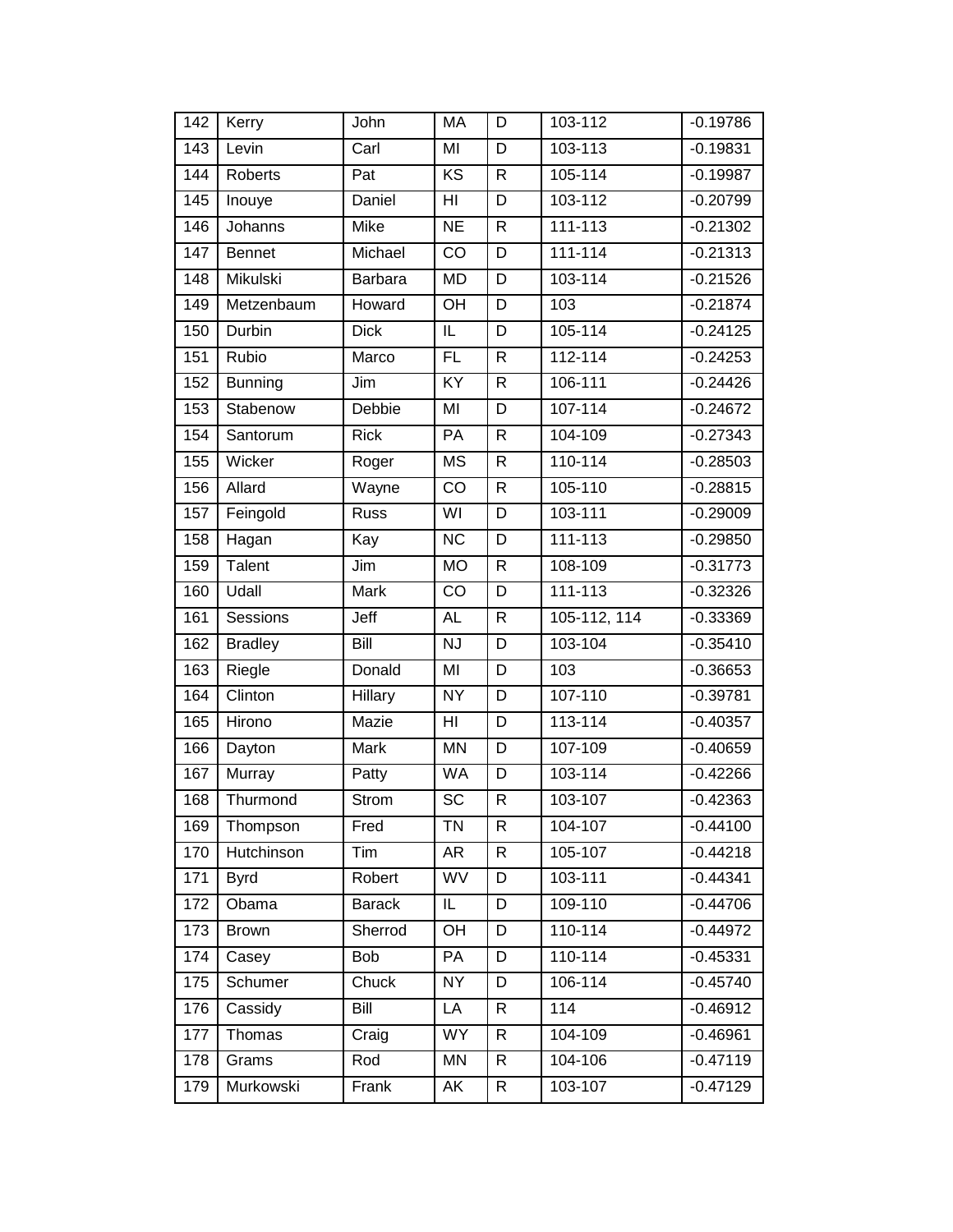| 180 | <b>Nickles</b> | Don            | OK              | R              | 103-108          | $-0.48774$ |
|-----|----------------|----------------|-----------------|----------------|------------------|------------|
| 181 | Sasser         | Jim            | <b>TN</b>       | D              | 103              | $-0.49818$ |
| 182 | Pell           | Claiborne      | R <sub>l</sub>  | D              | 103-104          | $-0.50007$ |
| 183 | Simpson        | Alan           | <b>WY</b>       | $\mathsf{R}$   | 103-104          | $-0.53096$ |
| 184 | Kaufman        | Ted            | DE              | D              | 111              | $-0.53238$ |
| 185 | Chambliss      | Saxby          | GA              | $\mathsf{R}$   | 108-113          | $-0.55215$ |
| 186 | Heinrich       | Martin         | <b>NM</b>       | D              | $113 - 114$      | $-0.55893$ |
| 187 | Shelby         | Richard        | <b>AL</b>       | ${\sf R}$      | 103-114          | $-0.56566$ |
| 188 | Wellstone      | Paul           | <b>MN</b>       | D              | 103-107          | $-0.57232$ |
| 189 | Cornyn         | John           | <b>TX</b>       | $\overline{R}$ | 108-114          | $-0.59365$ |
| 190 | Smith          | Bob            | <b>NH</b>       | $\mathsf{R}$   | 103-107          | $-0.59761$ |
| 191 | <b>Bennett</b> | Bob            | UT              | $\mathsf{R}$   | 103-111          | $-0.59982$ |
| 192 | Rounds         | Mike           | $\overline{SD}$ | $\mathsf{R}$   | 114              | $-0.63058$ |
| 193 | Corzine        | Jon            | <b>NJ</b>       | D              | 107-109          | $-0.63154$ |
| 194 | Warren         | Elizabeth      | MA              | D              | 113-114          | $-0.63766$ |
| 195 | Inhofe         | Jim            | OK              | $\mathsf{R}$   | 104-114          | $-0.63906$ |
| 196 | Boxer          | <b>Barbara</b> | CA              | D              | 103-114          | $-0.66381$ |
| 197 | Faircloth      | Lauch          | <b>NC</b>       | $\mathsf{R}$   | 103-105          | $-0.66585$ |
| 198 | <b>Booker</b>  | Cory           | <b>NJ</b>       | D              | 113-114          | $-0.67234$ |
| 199 | Vitter         | David          | LA              | $\mathsf{R}$   | 109-114          | $-0.67775$ |
| 200 | Coburn         | Tom            | OK              | $\mathsf{R}$   | 109-113          | $-0.68387$ |
| 201 | Schatz         | <b>Brian</b>   | HI              | D              | 113-114          | $-0.68847$ |
| 202 | <b>Brown</b>   | Hank           | CO              | $\mathsf{R}$   | 103-104          | $-0.69023$ |
| 203 | Flake          | Jeff           | ΑZ              | $\mathsf{R}$   | 113-114          | $-0.71832$ |
| 204 | Kempthorne     | <b>Dirk</b>    | ID              | R              | 103-105          | $-0.74133$ |
| 205 | Franken        | Al             | <b>MN</b>       | D              | $111 - 114$      | $-0.74259$ |
| 206 | Lankford       | James          | OK              | $\mathsf{R}$   | 114              | $-0.75211$ |
| 207 | Kyl            | Jon            | AZ              | $\overline{R}$ | 104-112          | $-0.76655$ |
| 208 | Baldwin        | Tammy          | WI              | D              | 113-114          | $-0.77724$ |
| 209 | Fischer        | Deb            | <b>NE</b>       | R              | 113-114          | $-0.78615$ |
| 210 | Whitehouse     | Sheldon        | R <sub>l</sub>  | D              | 110-114          | $-0.78652$ |
| 211 | Udall          | Tom            | <b>NM</b>       | D              | $111 - 114$      | $-0.81935$ |
| 212 | Lautenberg     | Frank          | <b>NJ</b>       | D              | 103-106, 108-112 | $-0.82345$ |
| 213 | <b>Mathews</b> | Harlan         | <b>TN</b>       | D              | 103              | $-0.82511$ |
| 214 | Wofford        | Harris         | PA              | D              | 103              | $-0.83298$ |
| 215 | Blumenthal     | Richard        | <b>CT</b>       | D              | 112-114          | $-0.85702$ |
| 216 | Barrasso       | John           | <b>WY</b>       | $\mathsf{R}$   | 110-114          | $-0.85920$ |
| 217 | Gramm          | Phil           | <b>TX</b>       | R              | 103-107          | $-0.89625$ |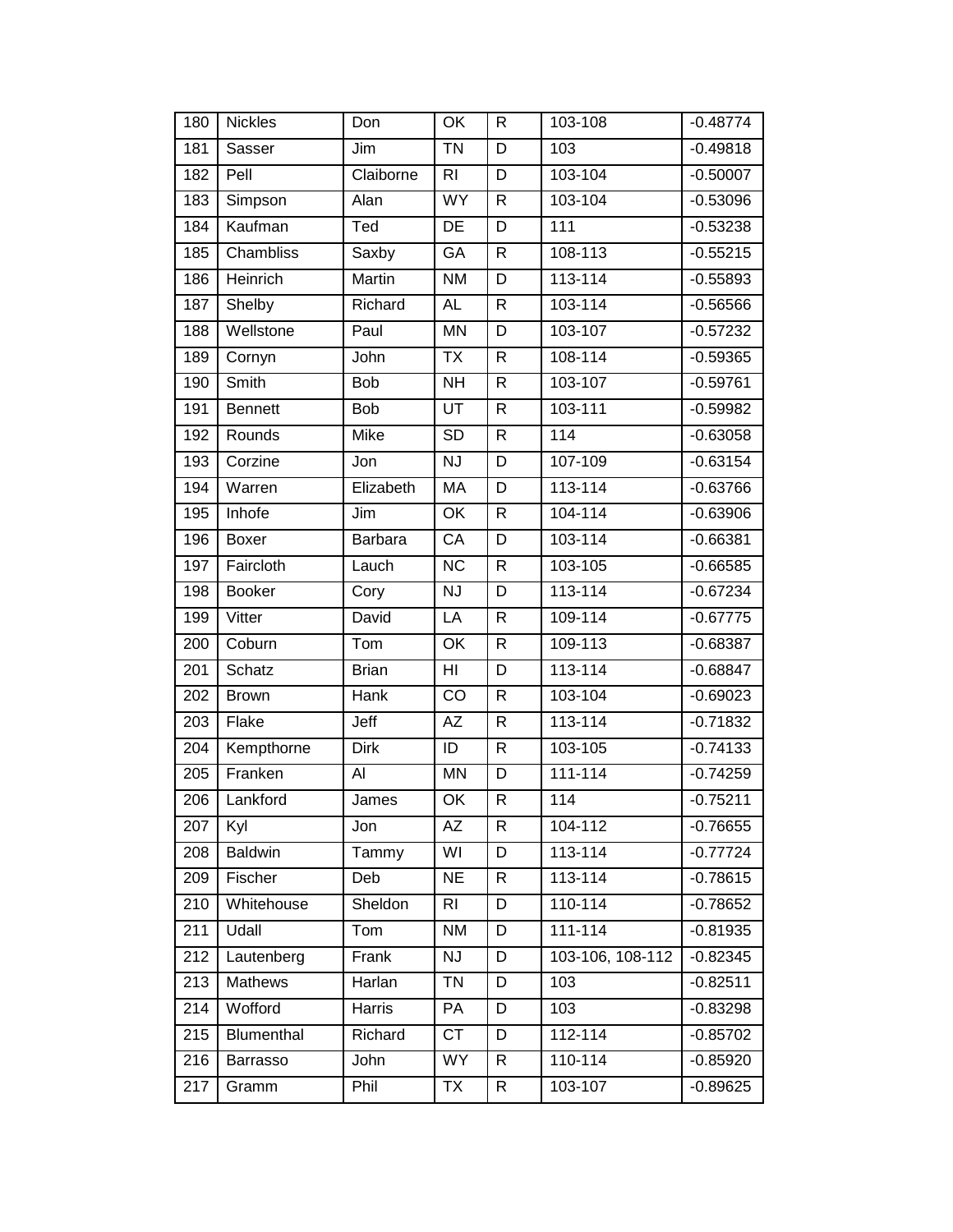| 218 | Perdue        | David         | GA                     | $\mathsf{R}$   | 114              | $-0.90885$ |
|-----|---------------|---------------|------------------------|----------------|------------------|------------|
| 219 | Ashcroft      | John          | <b>MO</b>              | $\mathsf{R}$   | 104-106          | $-0.92017$ |
| 220 | Menendez      | <b>Bob</b>    | <b>NJ</b>              | D              | 109-114          | $-0.92410$ |
| 221 | Murphy        | Chris         | $\overline{CT}$        | D              | 113-114          | $-0.98316$ |
| 222 | Walsh         | John          | <b>MT</b>              | D              | 113              | $-0.98539$ |
| 223 | Gillibrand    | Kirsten       | <b>NY</b>              | D              | $111 - 114$      | $-0.98913$ |
| 224 | Merkley       | Jeff          | $\overline{OR}$        | $\overline{D}$ | $111 - 114$      | $-1.00680$ |
| 225 | Wallop        | Malcolm       | <b>WY</b>              | $\mathsf{R}$   | 103              | $-1.01114$ |
| 226 | <b>Scott</b>  | Tim           | <b>SC</b>              | $\mathsf{R}$   | 113-114          | $-1.01310$ |
| 227 | <b>Risch</b>  | Jim           | ID                     | $\mathsf{R}$   | $111 - 114$      | $-1.02761$ |
| 228 | Coats         | Dan           | IN                     | $\mathsf{R}$   | 103-105, 112-114 | $-1.02796$ |
| 229 | Helms         | Jesse         | $\overline{\text{NC}}$ | $\mathsf{R}$   | 103-107          | $-1.03719$ |
| 230 | Sasse         | Ben           | <b>NE</b>              | $\mathsf{R}$   | 114              | $-1.04871$ |
| 231 | Coverdell     | Paul          | GA                     | $\mathsf{R}$   | 103-106          | $-1.07102$ |
| 232 | Markey        | Ed            | MA                     | D              | 113-114          | $-1.08463$ |
| 233 | Cotton        | Tom           | AR                     | $\mathsf{R}$   | 114              | $-1.09101$ |
| 234 | Johnson       | Ron           | WI                     | $\mathsf{R}$   | 112-114          | $-1.10186$ |
| 235 | Paul          | Rand          | KY                     | R              | 112-114          | $-1.16096$ |
| 236 | Sanders       | <b>Bernie</b> | $\overline{\nabla}$    | D              | 110-114          | $-1.29531$ |
| 237 | Lee           | Mike          | UT                     | $\mathsf{R}$   | 112-114          | $-1.36230$ |
| 238 | <b>Burris</b> | Roland        | IL                     | D              | 111              | $-1.46384$ |
| 239 | Cruz          | Ted           | TX                     | $\mathsf{R}$   | 113-114          | $-1.46678$ |
| 240 | <b>DeMint</b> | Jim           | SC                     | R              | 109-112          | $-1.85589$ |

GovTrack data was used in the production of these scores.

Notes:

Data on which Bipartisan Index lifetime scores are based begins with the 103rd Congress (1993-1994). Consequently, Senate service before 1993 does not factor into a Senator's lifetime score.

Lifetime scores are the average of a Senator's Bipartisan Index scores for each Congress in which they served for at least 10 months.

Senators do not receive a score for Congresses in which they served fewer than 10 months.

Beginning in the 113th Congress (2013-2014), the scores of Senators who sponsored fewer than 3 bills are excluded (applies only to Jeff Sessions).

The scores of the Majority Leader and the Minority Leader in each Congress are excluded because their roles in the legislative process impose on them different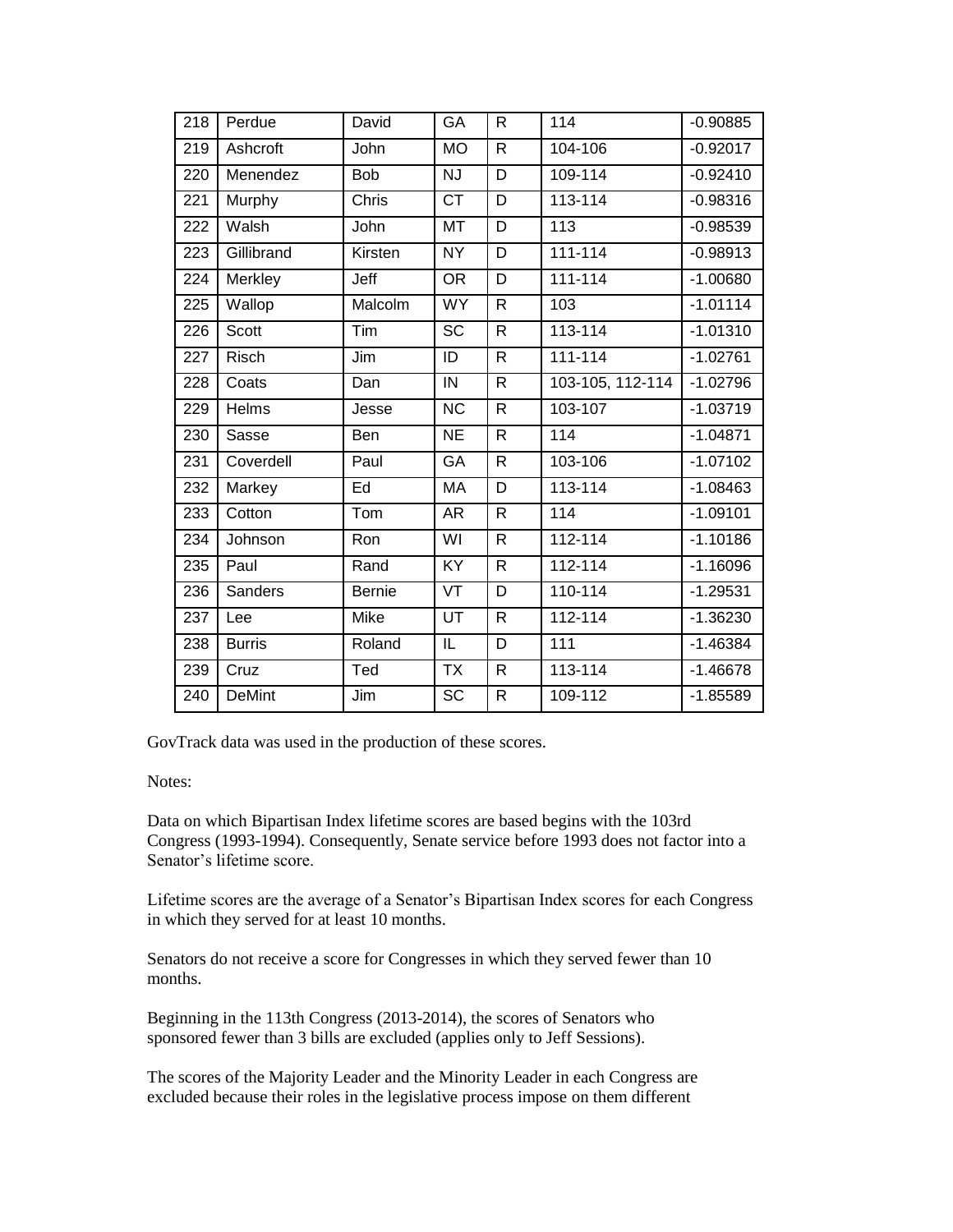sponsorship and co-sponsorship practices than other members. But Senators who have served as Majority and/or Minority Leader are scored on Congresses in which they did not serve in one of those leadership roles.

If a Senator served as Majority Leader and/or Minority Leader for less than half a Congress, his/her score from that Congress is counted in the lifetime score (applies only to Trent Lott in the 104th Congress).

Senators who switched parties during a Congress are scored as a member of the party to which they belonged the longest during that Congress.

Senators who are independent but caucus with a party for purposes of determining which party is in the majority are counted as a member of that party.

|                  | Senators (alphabetical) |            |                           |                         |             |            |  |  |  |
|------------------|-------------------------|------------|---------------------------|-------------------------|-------------|------------|--|--|--|
| #                | Last                    | First      | <b>State</b>              | Party                   | Congresses  | Score      |  |  |  |
| 120              | Abraham                 | Spencer    | MI                        | R                       | 104-106     | $-0.04904$ |  |  |  |
| 141              | Akaka                   | Daniel     | $\overline{\mathsf{H}}$   | $\overline{\mathsf{D}}$ | 103-112     | $-0.19249$ |  |  |  |
| 99               | Alexander               | Lamar      | $\overline{T}N$           | $\mathsf{R}$            | 108-114     | 0.08150    |  |  |  |
| 156              | Allard                  | Wayne      | $\overline{CO}$           | $\overline{R}$          | 105-110     | $-0.28815$ |  |  |  |
| 105              | Allen                   | George     | <b>VA</b>                 | R                       | 107-109     | 0.02494    |  |  |  |
| 219              | Ashcroft                | John       | <b>MO</b>                 | R                       | 104-106     | $-0.92017$ |  |  |  |
| 49               | Ayotte                  | Kelly      | <b>NH</b>                 | R                       | 112-114     | 0.45810    |  |  |  |
| $\overline{208}$ | <b>Baldwin</b>          | Tammy      | $\overline{\mathsf{W}}$   | D                       | 113-114     | $-0.77724$ |  |  |  |
| 216              | Barrasso                | John       | <b>WY</b>                 | $\mathsf R$             | 110-114     | $-0.85920$ |  |  |  |
| $\overline{30}$  | <b>Baucus</b>           | Max        | $\overline{\text{MT}}$    | $\overline{\mathsf{D}}$ | 103-113     | 0.61939    |  |  |  |
| 66               | Bayh                    | Evan       | $\overline{N}$            | D                       | 106-111     | 0.33461    |  |  |  |
| 107              | Begich                  | Mark       | AK                        | R                       | 111-113     | 0.01909    |  |  |  |
| 147              | <b>Bennet</b>           | Michael    | $\overline{CO}$           | $\overline{\mathsf{D}}$ | 111-114     | $-0.21313$ |  |  |  |
| 191              | <b>Bennett</b>          | <b>Bob</b> | UT                        | R                       | 103-111     | $-0.59982$ |  |  |  |
| 40               | Biden                   | Joe        | DE                        | D                       | 103-110     | 0.52744    |  |  |  |
| 33               | Bingaman                | Jeff       | $\overline{\text{NM}}$    | $\overline{\mathsf{D}}$ | 103-112     | 0.58712    |  |  |  |
| $\overline{215}$ | Blumenthal              | Richard    | $\overline{CT}$           | D                       | $112 - 114$ | $-0.85702$ |  |  |  |
| 28               | <b>Blunt</b>            | Roy        | <b>MO</b>                 | R                       | 112-114     | 0.66156    |  |  |  |
| 83               | <b>Bond</b>             | Kit        | $\overline{MO}$           | R                       | 103-111     | 0.22570    |  |  |  |
| 198              | <b>Booker</b>           | Cory       | <b>NJ</b>                 | D                       | 113-114     | $-0.67234$ |  |  |  |
| 60               | Boozman                 | John       | AR                        | R                       | 112-114     | 0.36719    |  |  |  |
| 9                | <b>Boren</b>            | David      | $\overline{OK}$           | $\overline{\mathsf{D}}$ | 103         | 1.30854    |  |  |  |
| 196              | <b>Boxer</b>            | Barbara    | $\overline{CA}$           | D                       | 103-114     | $-0.66381$ |  |  |  |
| 162              | <b>Bradley</b>          | Bill       | $\overline{\overline{N}}$ | D                       | 103-104     | $-0.35410$ |  |  |  |
| $\overline{20}$  | <b>Breaux</b>           | John       | $\overline{LA}$           | D                       | 103-108     | 0.72510    |  |  |  |
| 202              | <b>Brown</b>            | Hank       | $\overline{CO}$           | R                       | 103-104     | $-0.69023$ |  |  |  |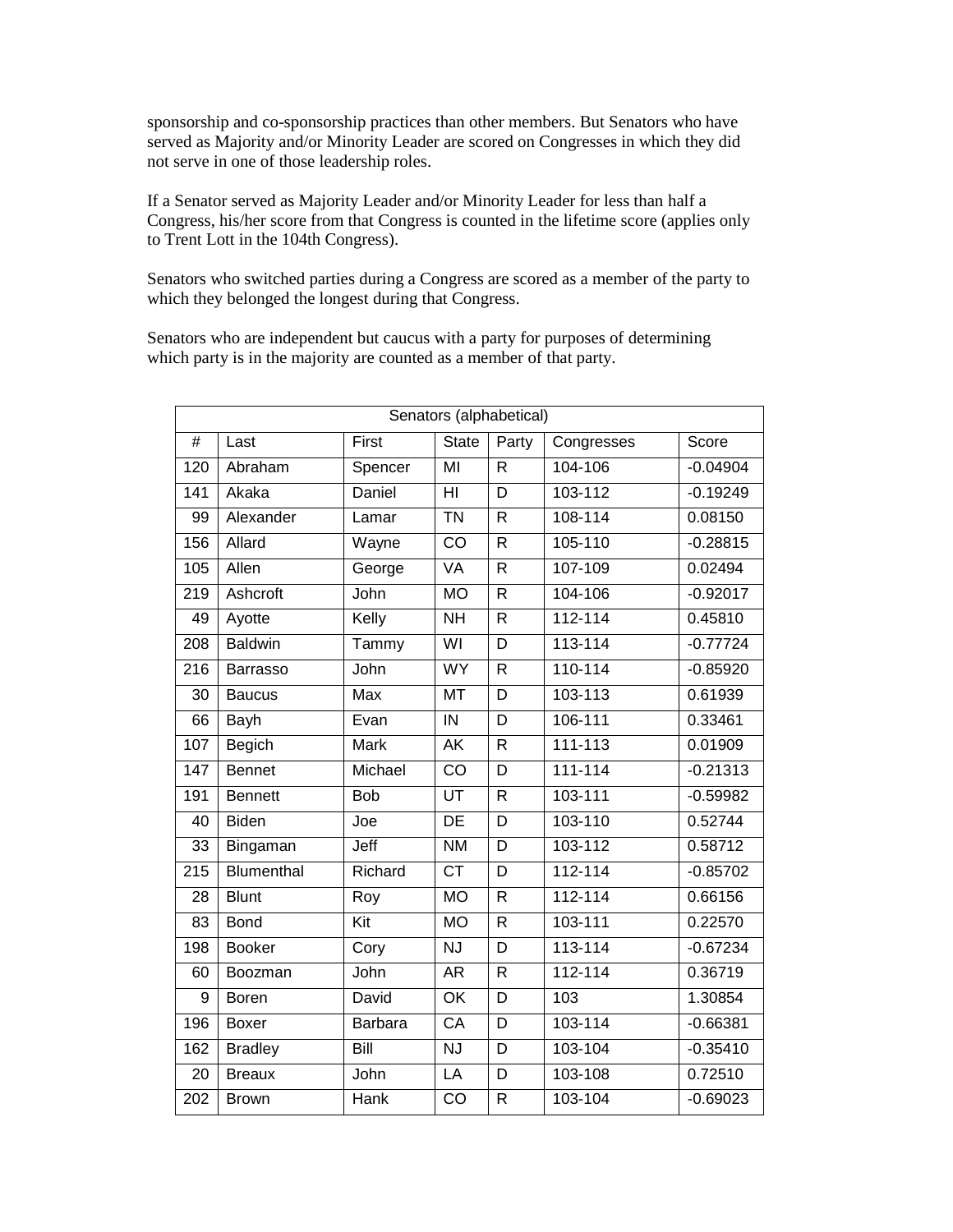| 45           | <b>Brown</b>     | Scott   | МA              | R              | $111 - 112$          | 0.48438    |
|--------------|------------------|---------|-----------------|----------------|----------------------|------------|
| 173          | <b>Brown</b>     | Sherrod | OH              | D              | $110 - 114$          | $-0.44972$ |
| 97           | <b>Brownback</b> | Sam     | <b>KS</b>       | $\mathsf{R}$   | 105-111              | 0.10474    |
| 74           | <b>Bryan</b>     | Richard | <b>NV</b>       | D              | 103-106              | 0.28695    |
| 134          | <b>Bumpers</b>   | Dale    | <b>AR</b>       | D              | 103-105              | $-0.11491$ |
| 152          | <b>Bunning</b>   | Jim     | KY              | $\mathsf{R}$   | 106-111              | $-0.24426$ |
| 116          | <b>Burns</b>     | Conrad  | MT              | $\mathsf{R}$   | 103-109              | $-0.02313$ |
| 127          | <b>Burr</b>      | Richard | $\overline{NC}$ | $\overline{R}$ | 109-114              | $-0.07686$ |
| 238          | <b>Burris</b>    | Roland  | $\mathsf{IL}$   | D              | 111                  | $-1.46384$ |
| 171          | <b>Byrd</b>      | Robert  | WV              | D              | 103-111              | $-0.44341$ |
| 53           | Campbell         | Ben     | CO              | D, R           | 103-108              | 0.42374    |
| 139          | Cantwell         | Maria   | <b>WA</b>       | D              | 107-114              | $-0.17492$ |
| 13           | Capito           | Shelley | WV              | $\overline{R}$ | 114                  | 1.04497    |
| 132          | Cardin           | Ben     | <b>MD</b>       | D              | 110-114              | $-0.10718$ |
| 69           | Carnahan         | Jean    | <b>MO</b>       | D              | 107                  | 0.32008    |
| 79           | Carper           | Tom     | DE              | D              | 107-114              | 0.25324    |
| 174          | Casey            | Bob     | PA              | D              | 110-114              | $-0.45331$ |
| 176          | Cassidy          | Bill    | LA              | R              | 114                  | $-0.46912$ |
| 15           | Chafee           | John    | R <sub>l</sub>  | $\mathsf{R}$   | 103-105              | 0.95372    |
| $\mathbf{1}$ | Chafee           | Lincoln | R <sub>l</sub>  | R              | 106-109              | 2.22291    |
| 185          | Chambliss        | Saxby   | GA              | $\mathsf{R}$   | 108-113              | $-0.55215$ |
| 37           | Cleland          | Max     | GA              | D              | 105-107              | 0.53612    |
| 164          | Clinton          | Hillary | NY              | D              | 107-110              | $-0.39781$ |
| 228          | Coats            | Dan     | IN              | $\mathsf{R}$   | 103-105, 112-<br>114 | $-1.02796$ |
| 200          | Coburn           | Tom     | OK              | $\mathsf{R}$   | 109-113              | $-0.68387$ |
| 62           | Cochran          | Thad    | <b>MS</b>       | $\mathsf{R}$   | 103-114              | 0.35353    |
| 67           | Cohen            | Bill    | <b>ME</b>       | $\mathsf R$    | 103-104              | 0.32648    |
| 11           | Coleman          | Norm    | MN              | R              | 108-110              | 1.08990    |
| 3            | Collins          | Susan   | ME              | R              | 105-114              | 1.67026    |
| 25           | Conrad           | Kent    | <b>ND</b>       | D              | 103-112              | 0.68705    |
| 95           | Coons            | Chris   | DE              | D              | $112 - 114$          | 0.11675    |
| 100          | Corker           | Bob     | <b>TN</b>       | R              | 110-114              | 0.07904    |
| 189          | Cornyn           | John    | TX              | R              | 108-114              | $-0.59365$ |
| 193          | Corzine          | Jon     | <b>NJ</b>       | D              | 107-109              | $-0.63154$ |
| 233          | Cotton           | Tom     | AR              | R              | 114                  | $-1.09101$ |
| 231          | Coverdell        | Paul    | GA              | R              | 103-106              | $-1.07102$ |
| 135          | Craig            | Larry   | ID              | R              | 103-110              | $-0.11723$ |
| 110          | Crapo            | Mike    | ID              | R              | 106-114              | 0.00587    |
| 239          | Cruz             | Ted     | TX              | R              | 113-114              | $-1.46678$ |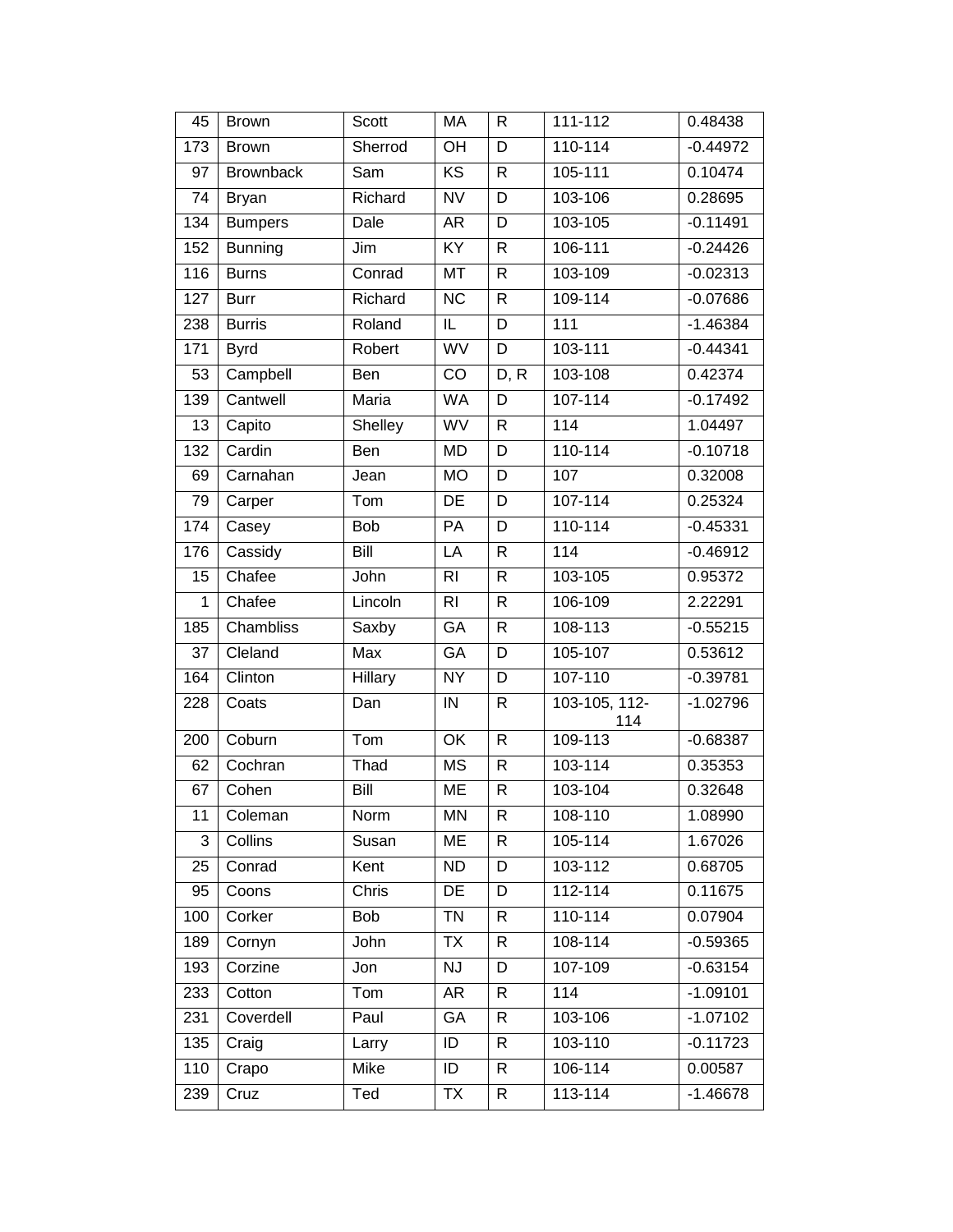| 131            | Daines        | <b>Steve</b> | <b>MT</b>               | $\overline{R}$ | 114         | $-0.10441$ |
|----------------|---------------|--------------|-------------------------|----------------|-------------|------------|
| 23             | D'Amato       | Alfonse      | <b>NY</b>               | $\mathsf{R}$   | 103-105     | 0.69133    |
| 77             | Danforth      | John         | <b>MO</b>               | $\mathsf{R}$   | 103         | 0.26445    |
| 51             | Daschle       | Tom          | <b>SD</b>               | D              | 103         | 0.44304    |
| 166            | Dayton        | Mark         | <b>MN</b>               | D              | 107-109     | $-0.40659$ |
| 78             | DeConcini     | Dennis       | <b>AZ</b>               | D              | 103         | 0.25738    |
| 240            | <b>DeMint</b> | Jim          | $\overline{SC}$         | $\mathsf{R}$   | 109-112     | $-1.85589$ |
| 32             | DeWine        | <b>Mike</b>  | OH                      | $\mathsf{R}$   | 104-109     | 0.61463    |
| 118            | Dodd          | Chris        | $\overline{CT}$         | D              | 103-111     | $-0.03043$ |
| 122            | Dole          | Elizabeth    | $\overline{NC}$         | $\mathsf{R}$   | 108-110     | $-0.05454$ |
| 21             | Domenici      | Pete         | <b>NM</b>               | $\mathsf{R}$   | 103-110     | 0.72206    |
| $\overline{2}$ | Donnelly      | Joe          | IN                      | D              | $113 - 114$ | 1.77341    |
| 64             | Dorgan        | <b>Byron</b> | <b>ND</b>               | D              | 103-111     | 0.34991    |
| 150            | Durbin        | <b>Dick</b>  | IL                      | D              | 105-114     | $-0.24125$ |
| 14             | Durenberger   | David        | <b>MN</b>               | $\mathsf{R}$   | 103         | 1.01109    |
| 108            | Edwards       | John         | $\overline{NC}$         | D              | 106-108     | 0.01784    |
| 41             | Ensign        | John         | $\overline{\text{NV}}$  | $\mathsf{R}$   | 107-111     | 0.50705    |
| 133            | Enzi          | Mike         | $\overline{W}Y$         | $\mathsf{R}$   | 105-114     | $-0.10753$ |
| 72             | Ernst         | Joni         | IA                      | $\mathsf{R}$   | 114         | 0.29008    |
| 136            | Exon          | Jim          | $\overline{\text{NE}}$  | D              | 103-104     | $-0.15186$ |
| 197            | Faircloth     | Lauch        | <b>NC</b>               | $\mathsf{R}$   | 103-105     | $-0.66585$ |
| 157            | Feingold      | Russ         | $\overline{\mathsf{W}}$ | D              | $103 - 111$ | $-0.29009$ |
| 121            | Feinstein     | Dianne       | CA                      | D              | 103-114     | $-0.05013$ |
| 209            | Fischer       | Deb          | <b>NE</b>               | $\mathsf{R}$   | 113-114     | $-0.78615$ |
| 24             | Fitzgerald    | Peter        | $\overline{\mathsf{L}}$ | $\mathsf{R}$   | 106-108     | 0.69034    |
| 203            | Flake         | Jeff         | AZ                      | $\mathsf{R}$   | 113-114     | $-0.71832$ |
| 58             | Ford          | Wendell      | $\overline{KY}$         | D              | 103-105     | 0.38877    |
| 205            | Franken       | Al           | <b>MN</b>               | D              | 111-114     | $-0.74259$ |
| 82             | Frist         | Bill         | TN                      | R              | 104-107     | 0.22582    |
| 86             | Gardner       | Cory         | CO                      | $\mathsf{R}$   | 114         | 0.19754    |
| 223            | Gillibrand    | Kirsten      | <b>NY</b>               | D              | 111-114     | $-0.98913$ |
| 90             | Glenn         | John         | OH                      | D              | 103-105     | 0.16664    |
| 112            | Gorton        | Slade        | <b>WA</b>               | $\mathsf{R}$   | 103-106     | 0.00177    |
| 38             | Graham        | Bob          | FL.                     | D              | 103-108     | 0.53072    |
| 113            | Graham        | Lindsey      | SC                      | R              | 108-114     | $-0.00375$ |
| 217            | Gramm         | Phil         | TX                      | R              | 103-107     | $-0.89625$ |
| 178            | Grams         | Rod          | <b>MN</b>               | R              | 104-106     | $-0.47119$ |
| 12             | Grassley      | Chuck        | IA                      | R              | 103-114     | 1.06305    |
| 103            | Gregg         | Judd         | <b>NH</b>               | R              | 103-111     | 0.04960    |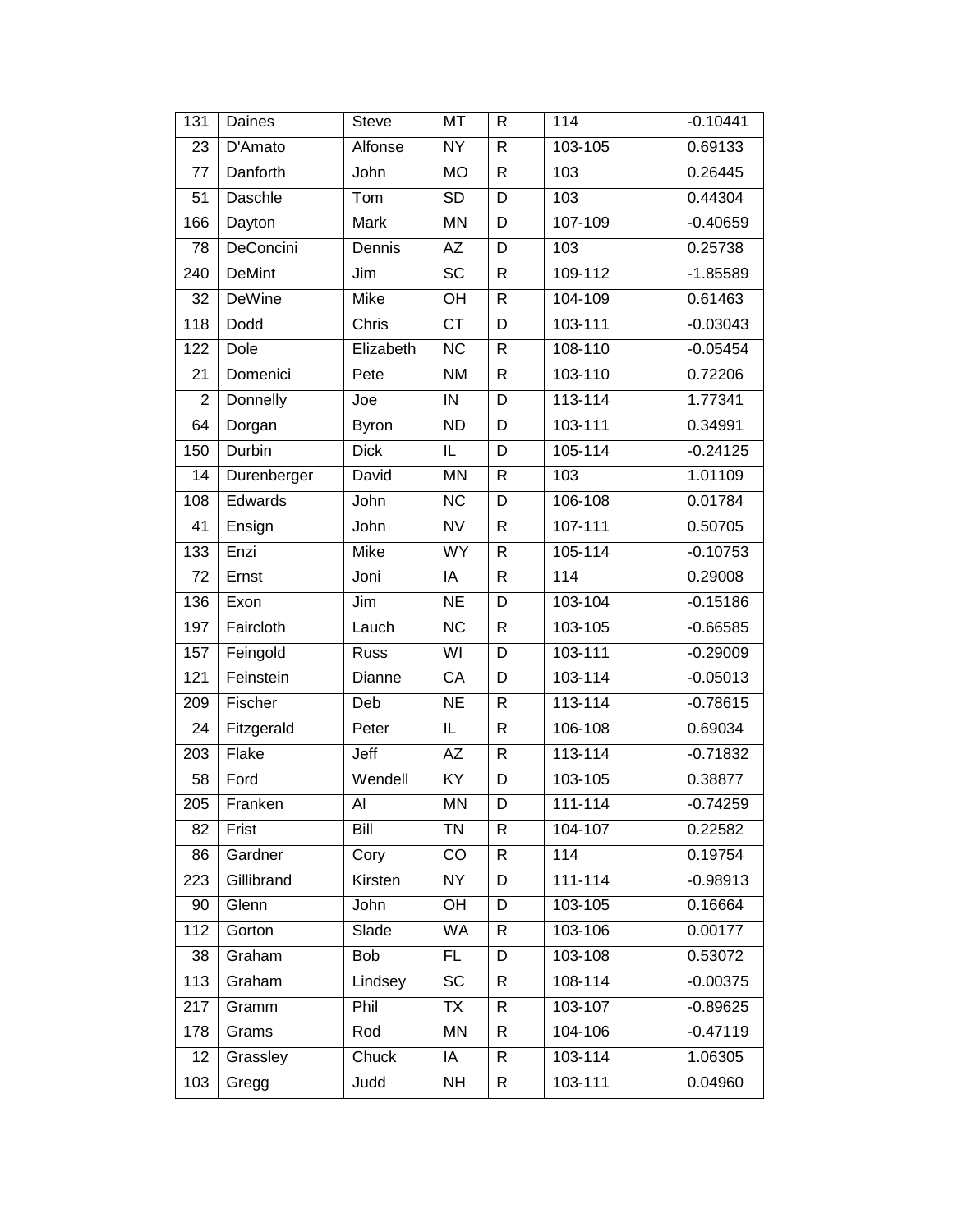| 158             | Hagan           | Kay            | <b>NC</b>              | D                 | 111-113              | $-0.29850$ |
|-----------------|-----------------|----------------|------------------------|-------------------|----------------------|------------|
| 35              | Hagel           | Chuck          | NE                     | $\mathsf{R}$      | 105-110              | 0.55148    |
| 115             | Harkin          | Tom            | IA                     | D                 | 103-113              | $-0.02277$ |
| 55              | Hatch           | Orrin          | UT                     | $\mathsf{R}$      | 103-114              | 0.41557    |
| 10              | <b>Hatfield</b> | Mark           | <b>OR</b>              | $\mathsf{R}$      | 103-104              | 1.11625    |
| 18              | Heflin          | Howell         | <b>AL</b>              | D                 | 103-104              | 0.91745    |
| 186             | Heinrich        | <b>Martin</b>  | <b>NM</b>              | Đ.                | 113-114              | $-0.55893$ |
| 50              | Heitkamp        | Heidi          | <b>ND</b>              | D                 | 113-114              | 0.44354    |
| 57              | Heller          | Dean           | <b>NV</b>              | $\mathsf{R}$      | 112-114              | 0.40101    |
| 229             | Helms           | Jesse          | $\overline{NC}$        | $\mathsf{R}$      | 103-107              | $-1.03719$ |
| 165             | Hirono          | Mazie          | HI                     | D                 | 113-114              | $-0.40357$ |
| 48              | Hoeven          | John           | <b>ND</b>              | $\mathsf{R}$      | 112-114              | 0.46068    |
| $\overline{31}$ | <b>Hollings</b> | Ernest         | $\overline{SC}$        | D                 | 103-108              | 0.61635    |
| 170             | Hutchinson      | Tim            | AR                     | $\mathsf{R}$      | 105-107              | $-0.44218$ |
| 106             | Hutchison       | Kay            | <b>TX</b>              | $\mathsf{R}$      | 103-112              | 0.02211    |
| 195             | Inhofe          | Jim            | $\overline{OK}$        | $\mathsf{R}$      | 104-114              | $-0.63906$ |
| 145             | Inouye          | Daniel         | $\overline{H}$         | D                 | $103 - 112$          | $-0.20799$ |
| 128             | Isakson         | Johnny         | GA                     | $\mathsf{R}$      | 109-114              | $-0.08128$ |
| 16              | <b>Jeffords</b> | Jim            | VT                     | $\overline{R, D}$ | 103-109              | 0.94121    |
| 146             | Johanns         | Mike           | $\overline{\text{NE}}$ | $\mathsf{R}$      | 111-113              | $-0.21302$ |
| 234             | Johnson         | Ron            | WI                     | $\mathsf{R}$      | 112-114              | $-1.10186$ |
| 70              | Johnson         | Tim            | SD                     | D                 | 105-113              | 0.29494    |
| 102             | Johnston        | <b>Bennett</b> | LA                     | D                 | 103-104              | 0.06507    |
| 117             | Kaine           | Tim            | VA                     | D                 | 113-114              | $-0.02700$ |
| 81              | Kassebaum       | Nancy          | $\overline{KS}$        | $\mathsf{R}$      | 103-104              | 0.24438    |
| 184             | Kaufman         | Ted            | DE                     | D                 | 111                  | $-0.53238$ |
| 204             | Kempthorne      | <b>Dirk</b>    | ID                     | $\mathsf{R}$      | 103-105              | $-0.74133$ |
| 126             | Kennedy         | Ted            | MA                     | D                 | 103-110              | $-0.07247$ |
| 54              | Kerrey          | Bob            | <b>NE</b>              | D                 | 103-106              | 0.41883    |
| 142             | Kerry           | John           | МA                     | D                 | 103-112              | $-0.19786$ |
| 47              | King            | Angus          | ME                     | D                 | 113-114              | 0.46112    |
| 17              | Kirk            | Mark           | IL                     | R                 | 112-114              | 0.93228    |
| 84              | Klobuchar       | Amy            | <b>MN</b>              | D                 | 110-114              | 0.21513    |
| 98              | Kohl            | Herb           | WI                     | D                 | 103-112              | 0.08867    |
| 207             | Kyl             | Jon            | AZ                     | R                 | 104-112              | $-0.76655$ |
| 61              | Landrieu        | Mary           | LA                     | D                 | 105-113              | 0.35769    |
| 206             | Lankford        | James          | OK                     | $\mathsf{R}$      | 114                  | $-0.75211$ |
| 212             | Lautenberg      | Frank          | <b>NJ</b>              | D                 | 103-106, 108-<br>112 | $-0.82345$ |
| 85              | Leahy           | Patrick        | VT                     | D                 | 103-114              | 0.20132    |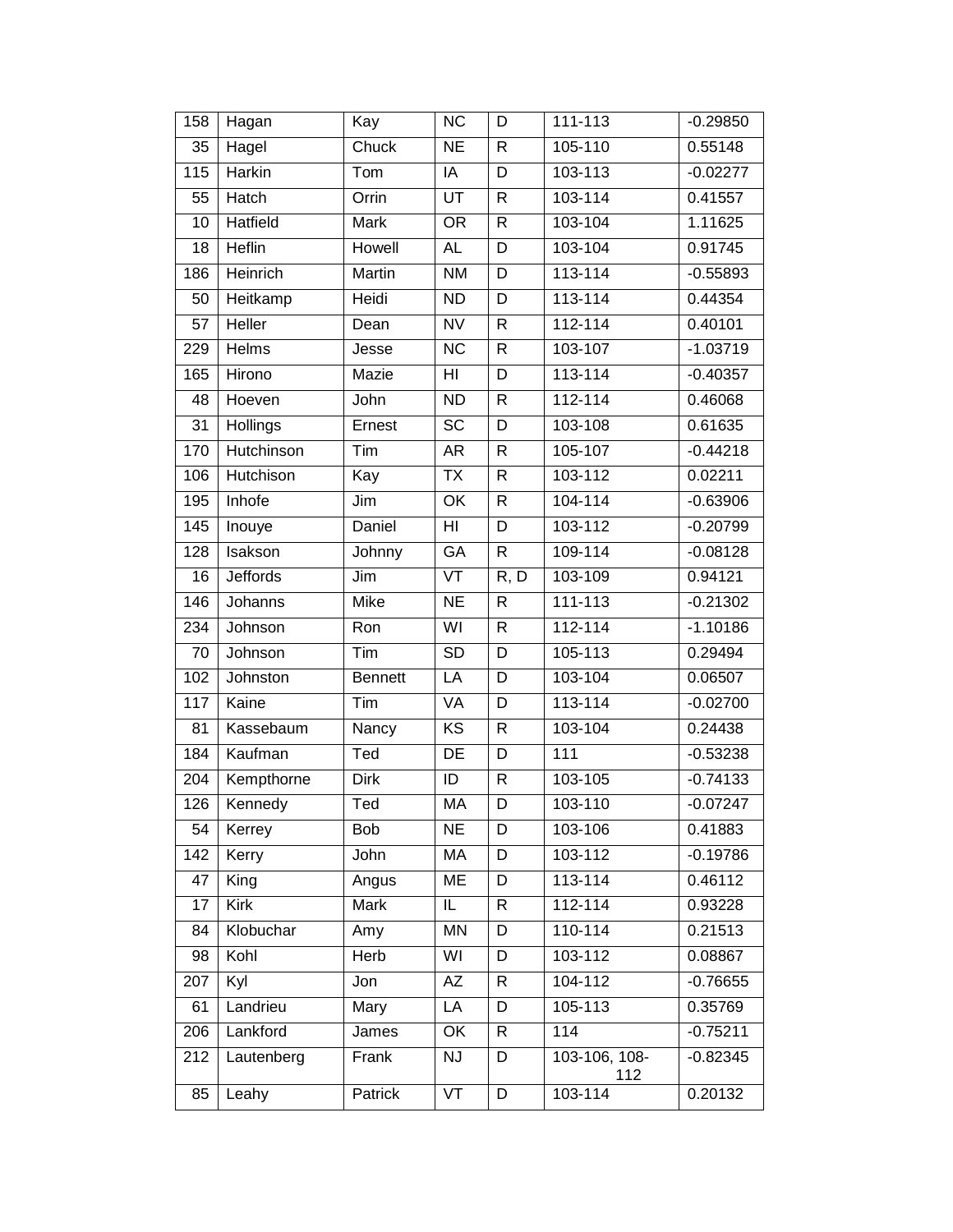| 237            | Lee            | Mike               | UT                     | R            | $112 - 114$          | $-1.36230$ |
|----------------|----------------|--------------------|------------------------|--------------|----------------------|------------|
| 71             | LeMieux        | George             | $\overline{FL}$        | $\mathsf{R}$ | 111                  | 0.29253    |
| 143            | Levin          | $\overline{C}$ arl | MI                     | D            | 103-113              | $-0.19831$ |
| 27             | Lieberman      | Joe                | <b>CT</b>              | D            | 103-112              | 0.66217    |
| 19             | Lincoln        | <b>Blanche</b>     | <b>AR</b>              | D            | 106-111              | 0.83025    |
| 130            | Lott           | Trent              | <b>MS</b>              | $\mathsf{R}$ | 103-104, 108-<br>110 | $-0.09762$ |
| 26             | Lugar          | Richard            | $\overline{N}$         | $\mathsf{R}$ | 103-112              | 0.66798    |
| 92             | Mack           | Connie             | FL                     | $\mathsf{R}$ | 103-106              | 0.13867    |
| 6              | <b>Manchin</b> | Joe                | <b>WV</b>              | D            | $112 - 114$          | 1.39313    |
| 232            | Markey         | Ed                 | MA                     | D            | $113 - 114$          | $-1.08463$ |
| 96             | Martinez       | Mel                | FL                     | $\mathsf{R}$ | 109-110              | 0.11340    |
| 213            | <b>Mathews</b> | Harlan             | <b>TN</b>              | D            | 103                  | $-0.82511$ |
| 75             | McCain         | John               | AΖ                     | $\mathsf{R}$ | 103-114              | 0.28626    |
| 65             | McCaskill      | Claire             | <b>MO</b>              | D            | 110-114              | 0.33503    |
| 138            | McConnell      | Mitch              | KY                     | R            | 103-109              | $-0.15845$ |
| 220            | Menendez       | Bob                | NJ                     | D            | 109-114              | $-0.92410$ |
| 224            | Merkley        | Jeff               | <b>OR</b>              | D            | 111-114              | $-1.00680$ |
| 149            | Metzenbaum     | Howard             | OH                     | D            | 103                  | $-0.21874$ |
| 148            | Mikulski       | <b>Barbara</b>     | <b>MD</b>              | D            | 103-114              | $-0.21526$ |
| $\overline{7}$ | Miller         | Zell               | GA                     | D            | 107-108              | 1.38819    |
| 68             | Moran          | Jerry              | $\overline{KS}$        | R            | $112 - 114$          | 0.32195    |
| 101            | Moseley Braun  | Carol              | IL                     | D            | 103-105              | 0.06589    |
| 63             | Moynihan       | Pat                | $\overline{NY}$        | D            | 103-106              | 0.35040    |
| 179            | Murkowski      | Frank              | <b>AK</b>              | R            | 103-107              | $-0.47129$ |
| 34             | Murkowski      | Lisa               | AK                     | R            | 108-113              | 0.55962    |
| 221            | Murphy         | Chris              | $\overline{\text{CT}}$ | D            | $113 - 114$          | $-0.98316$ |
| 167            | Murray         | Patty              | <b>WA</b>              | D            | 103-114              | $-0.42266$ |
| 42             | Nelson         | Ben                | <b>NE</b>              | D            | 107-112              | 0.49789    |
| 88             | Nelson         | Bill               | FL                     | D            | 107-114              | 0.17605    |
| 180            | <b>Nickles</b> | Don                | OK                     | R            | 103-108              | $-0.48774$ |
| 5              | Nunn           | Sam                | GA                     | D            | 103-104              | 1.45193    |
| 172            | Obama          | <b>Barack</b>      | IL.                    | D            | 109-110              | $-0.44706$ |
| 29             | Packwood       | Bob                | <b>OR</b>              | R            | 103                  | 0.64076    |
| 235            | Paul           | Rand               | $\overline{KY}$        | R            | 112-114              | $-1.16096$ |
| 182            | Pell           | Claiborne          | <b>RI</b>              | D            | 103-104              | $-0.50007$ |
| 218            | Perdue         | David              | GA                     | R            | 114                  | $-0.90885$ |
| 76             | Peters         | Gary               | MI                     | D            | 114                  | 0.26466    |
| 22             | Portman        | Rob                | OH                     | R            | 112-114              | 0.70139    |
| 119            | Pressler       | Larry              | SD                     | R            | 103-104              | $-0.04695$ |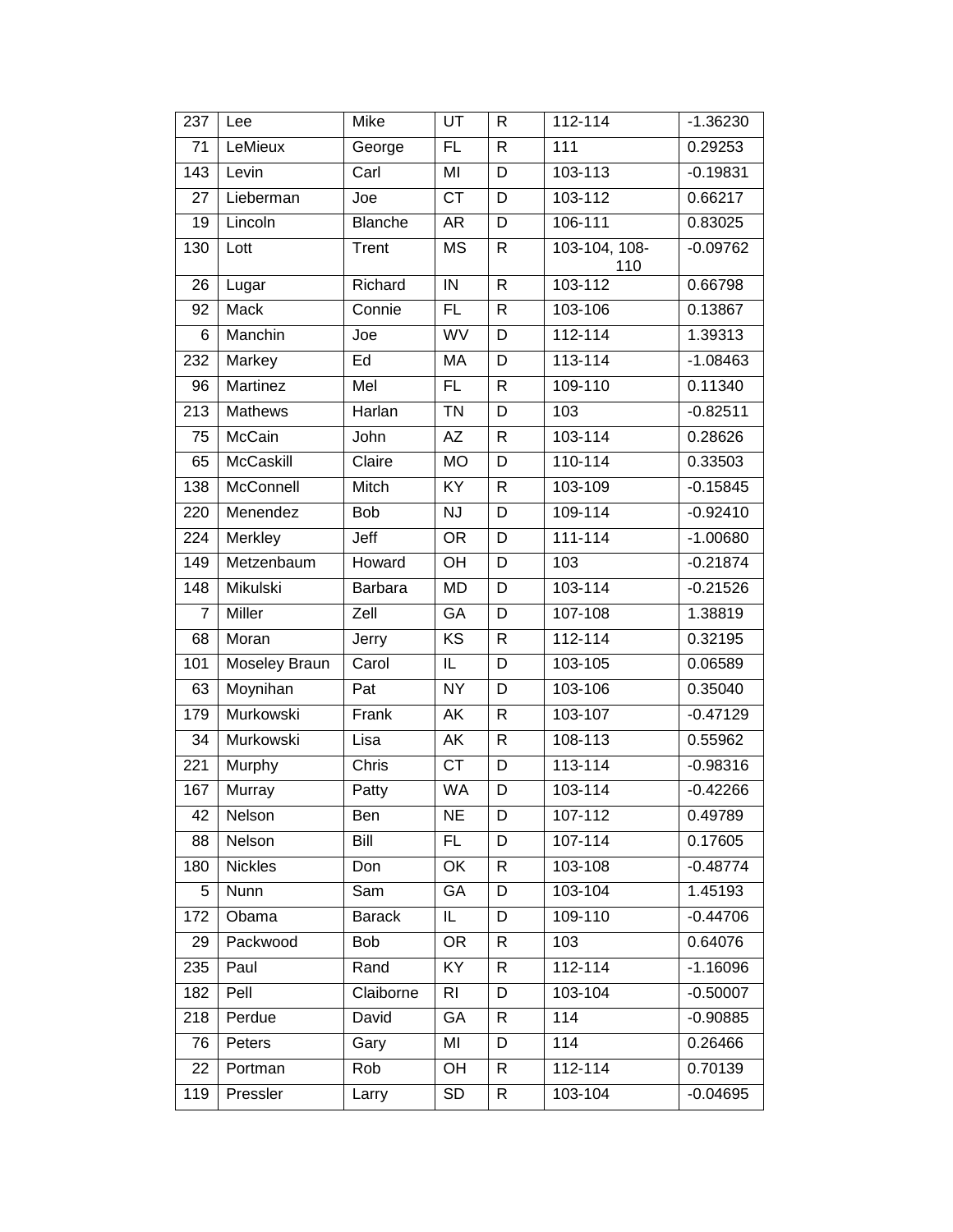| 44  | Pryor           | David                       | AR                      | D            | 103-104      | 0.48734    |
|-----|-----------------|-----------------------------|-------------------------|--------------|--------------|------------|
| 89  | Pryor           | <b>Mark</b>                 | AR                      | D            | 108-113      | 0.17301    |
| 124 | Reed            | Jack                        | <b>RI</b>               | D            | 105-114      | $-0.06313$ |
| 52  | Reid            | Harry                       | $\overline{\text{NV}}$  | D            | 103-108      | 0.43904    |
| 163 | Riegle          | Donald                      | MI                      | D            | 103          | $-0.36653$ |
| 227 | Risch           | Jim                         | ID                      | $\mathsf{R}$ | $111 - 114$  | $-1.02761$ |
| 39  | Robb            | Chuck                       | VA                      | D            | 103-106      | 0.53004    |
| 144 | Roberts         | Pat                         | KS                      | $\mathsf{R}$ | 105-114      | $-0.19987$ |
| 125 | Rockefeller     | Jay                         | WV                      | $\mathsf D$  | 103-113      | $-0.06906$ |
| 111 | Roth            | <b>Bill</b>                 | DE                      | $\mathsf{R}$ | 103-106      | 0.00426    |
| 192 | Rounds          | Mike                        | <b>SD</b>               | R            | 114          | $-0.63058$ |
| 151 | Rubio           | $\overline{\mathsf{Marco}}$ | FL.                     | $\mathsf{R}$ | 112-114      | $-0.24253$ |
| 59  | Salazar         | Ken                         | $\overline{CO}$         | D            | 109-110      | 0.38821    |
| 236 | Sanders         | <b>Bernie</b>               | VT                      | D            | 110-114      | $-1.29531$ |
| 154 | Santorum        | <b>Rick</b>                 | PA                      | $\mathsf{R}$ | 104-109      | $-0.27343$ |
| 91  | <b>Sarbanes</b> | Paul                        | <b>MD</b>               | D            | 103-109      | 0.16354    |
| 230 | Sasse           | Ben                         | <b>NE</b>               | $\mathsf{R}$ | 114          | $-1.04871$ |
| 181 | Sasser          | Jim                         | <b>TN</b>               | D            | 103          | $-0.49818$ |
| 201 | Schatz          | <b>Brian</b>                | $\overline{H}$          | D            | 113-114      | $-0.68847$ |
| 175 | Schumer         | Chuck                       | <b>NY</b>               | D            | 106-114      | $-0.45740$ |
| 226 | Scott           | Tim                         | <b>SC</b>               | R            | 113-114      | $-1.01310$ |
| 161 | Sessions        | Jeff                        | <b>AL</b>               | $\mathsf{R}$ | 105-112, 114 | $-0.33369$ |
| 94  | Shaheen         | Jeanne                      | $\overline{N}$          | D            | $111 - 114$  | 0.11996    |
| 187 | Shelby          | Richard                     | AL                      | $\mathsf{R}$ | 103-114      | $-0.56566$ |
| 129 | Simon           | Paul                        | $\overline{\mathsf{L}}$ | D            | 103-104      | $-0.08173$ |
| 183 | Simpson         | Alan                        | <b>WY</b>               | $\mathsf{R}$ | 103-104      | $-0.53096$ |
| 190 | Smith           | Bob                         | <b>NH</b>               | R            | 103-107      | $-0.59761$ |
| 8   | Smith           | Gordon                      | <b>OR</b>               | $\mathsf{R}$ | 105-110      | 1.35019    |
| 4   | Snowe           | Olympia                     | МE                      | R            | 104-112      | 1.46238    |
| 46  | Specter         | Arlen                       | PA                      | R, D         | 103-111      | 0.46279    |
| 153 | Stabenow        | Debbie                      | MI                      | D            | 107-114      | $-0.24672$ |
| 104 | Stevens         | Ted                         | AΚ                      | R            | 103-110      | 0.03537    |
| 140 | Sullivan        | Dan                         | AK                      | R            | 114          | $-0.18569$ |
| 56  | Sununu          | John                        | <b>NH</b>               | R.           | 108-110      | 0.41218    |
| 159 | Talent          | Jim                         | <b>MO</b>               | R            | 108-109      | $-0.31773$ |
| 123 | <b>Tester</b>   | Jon                         | MT                      | D            | 110-114      | $-0.06152$ |
| 177 | Thomas          | Craig                       | <b>WY</b>               | R            | 104-109      | $-0.46961$ |
| 169 | Thompson        | Fred                        | <b>TN</b>               | R            | 104-107      | $-0.44100$ |
| 93  | Thune           | John                        | <b>SD</b>               | R            | 109-114      | 0.13318    |